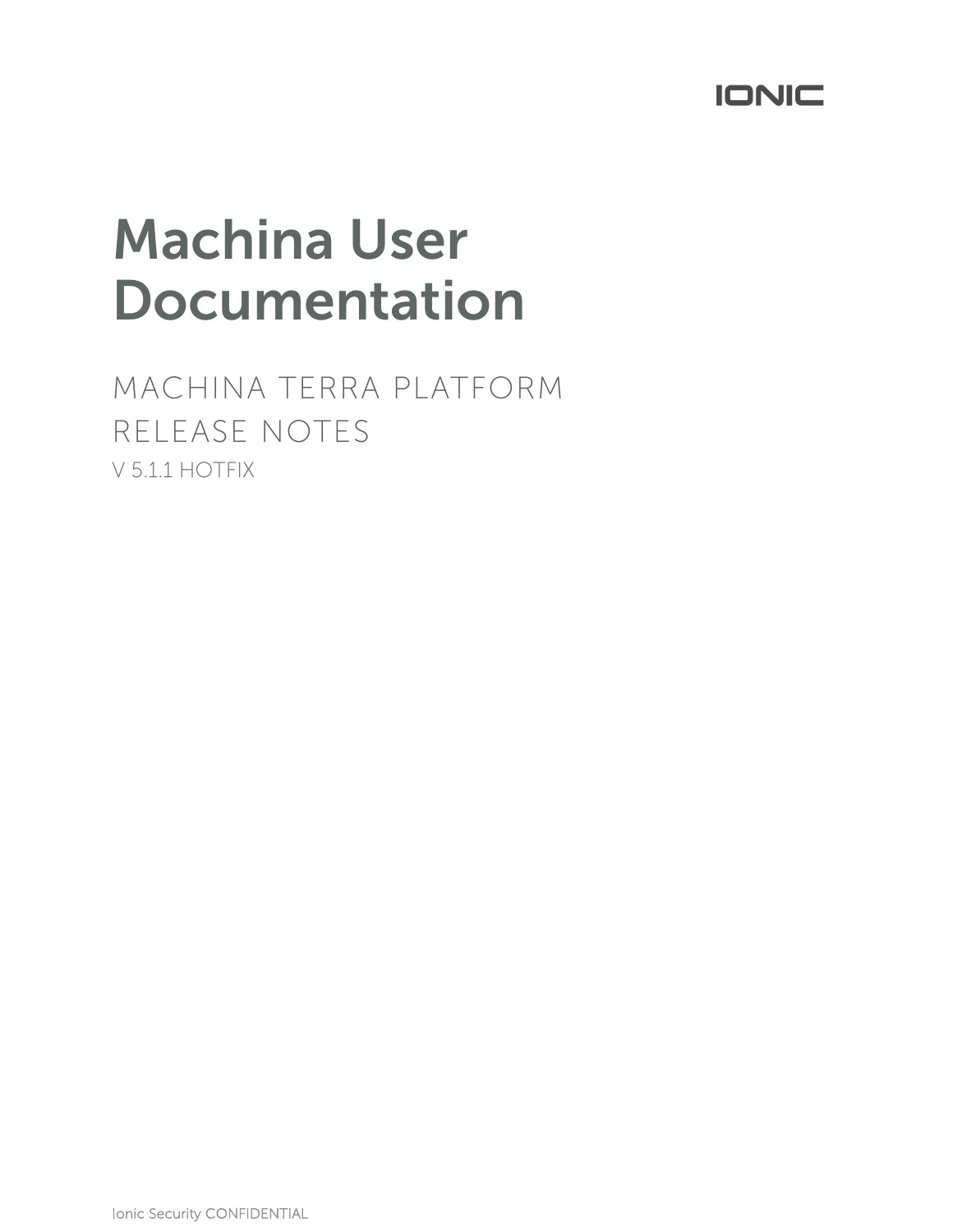## **Contact Us:**

If you have comments about this documentation, submit your feedback to:

Documentation@ionicsecurity.com

Copyright notice:

Copyright © 2020 Ionic Security Inc. All rights reserved.

Ionic Security, the Ionic Security logo, and Ionic Platform are trademarks or registered trademarks of Ionic Security or its affiliates in the U.S. and other countries. Other names may be trademarks of their respective owners.

The product described in this document is distributed under licenses restricting its use, copying, distribution, and decompilation/reverse engineering. No part of this document may be reproduced in any form by any means without prior written authorization of Ionic Security and its licensors, if any.

The documentation is provided "as is" and all express or implied conditions, representations and warranties, including any implied warranty of merchantability, fitness for a particular purpose or noninfringement, are disclaimed, except to the extent that such disclaimers are held to be legally invalid. Ionic Security shall not be liable for incidental or consequential damages in connection with the furnishings, performance, or use of this documentation. The information contained in this documentation is subject to change without notice.

Microsoft Office, Microsoft Windows, and Internet Explorer are registered trademarks of Microsoft Corporation. All screenshots of these programs are used with permission from Microsoft.